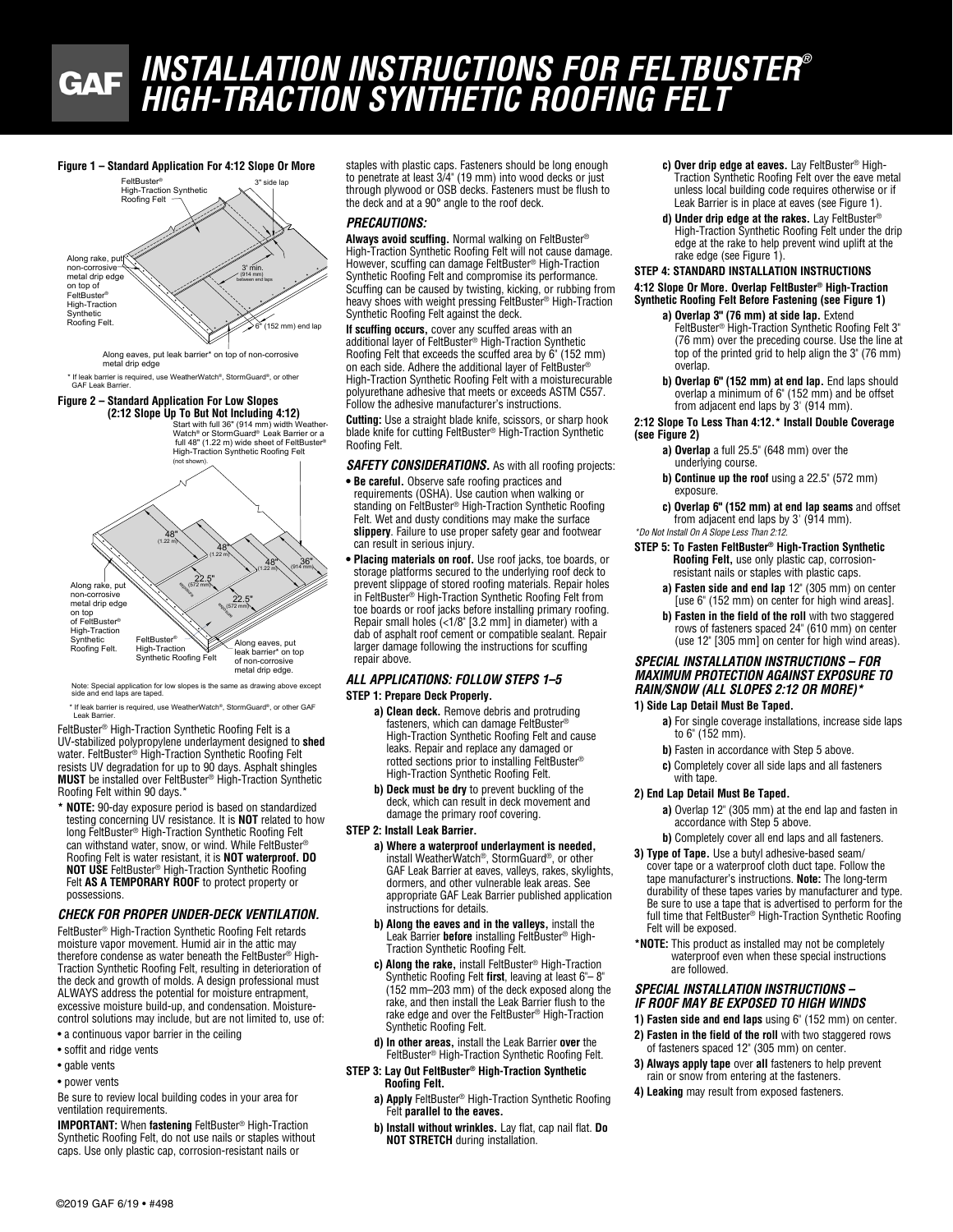# *INSTRUCCIONES DE INSTALACIÓN DEL FIELTRO SINTÉTICO DE ALTA TRACCIÓN FELTBUSTER® PARA TECHOS* **GAF**

#### Figura 1 – Aplicación Estándar Para Pendiente De



\* Si se requiere una barrera contra goteras, utilice WeatherWatch®, StormGuard® u otra Barrera Contra Goteras de GAF.

#### **Figura 2 – Aplicación Estándar Para Pendientes Bajas (2:12 A Menos De 4:12)**

de 48" (1.22 m) de Fieltro Sintético De Alta Tracción FeltBuster® Para Techos. (no se muestra) Comience con un ancho completo de 36" (914 mm)de Barrera Contra Goteras WeatherWatch® o StormGuard® o una lámina de ancho completo



Nota: La aplicación especial para pendientes bajas es la misma a la que se muestra<br>arriba excepto que los solapes laterales y de los extremos están encintados. \* Si se requiere una barrera contra goteras, utilice WeatherWatch®,<br>StormGuard® u otra Barrera Contra Goteras de GAF.

El Fieltro Sintético De Alta Tracción FeltBuster® Para Techos es una capa base respirable de polipropileno estabilizado UV diseñada para **escurrir** el agua. El Fieltro Sintético De Alta Tracción FeltBuster® Para Techos resiste la degradación por rayos UV durante un período máximo de 90 días. Sobre el Fieltro Sintético De Alta Tracción FeltBuster® Para Techos **DEBE** instalar las tejas asfálticas dentro de los 90 días\*. Fieltro Sintético De Alta Tracción FeltBuster® Para Te<br>Una cana base respirable de polipropileno estábilizar

**\* NOTA:** El período de exposición de 90 días se basa en pruebas estandarizadas relativas a la resistencia contra los rayos UV. **NO** hace referencia a cuánto el Fieltro Sintético De Alta Tracción FeltBuster® Para Techos puede resistir su exposición al agua, la nieve o el viento. Aunque el Fieltro Sintético De Alta Tracción FeltBuster® Para Techos es resistente al agua, **NO es impermeable. NO USE** el Fieltro Sintético De Alta Tracción FeltBuster® Para Techos **COMO TECHO TEMPORARIO** para proteger tu propiedad o pertenencias.

#### *REALICE LAS VERIFICACIONES CORRESPONDIENTES PARA UNA VENTILACIÓN ADECUADA EN LA PARTE INFERIOR DE LOS PANELES.*

El Fieltro Sintético De Alta Tracción FeltBuster® Para Techos retarda el movimiento de vapor de humedad. El aire húmedo en el ático puede condensarse como agua debajo del Fieltro Sintético De Alta Tracción FeltBuster® Para Techos, lo que provoca el deterioro de los paneles y el crecimiento de moho. Un profesional de diseño siempre **DEBE** encargarse del potencial de atrapamiento de la humedad, acumulación excesiva de humedad y condensación. Las soluciones de control de la humedad pueden incluir, sin limitación, el uso de: • una barrera de vapor continua en el cielorraso

- ventilación de sofito y cumbrera
- entilación a dos aguas
- tomas de aire

Asegúrese de revisar los códigos de construcción locales que rigen su área para conocer los requisitos de ventilación. **IMPORTANTE:** Para **abrocharlo** el Fieltro Sintético De Alta Tracción FeltBuster® Para Techos, no use clavos o ganchos sin topes. **Use únicamente** clavos resistentes a la corrosión con topes plásticos o ganchos con topes plásticos. Los sujetadores deben ser suficientemente largos como para ©2019 GAF 6/19 • #498

penetrar al menos ¾" (19 mm) en las cubiertas de techos o apenas a través de las cubiertas de madera terciada. Los sujetadores deben ser clavados a nivel con la cubierta y en un ángulo de 90° con respecto a la cubierta del techo. *PRECAUCIONES:*

**Evite siempre el rozamiento.** El tránsito normal de caminata sobre el Fieltro Sintético De Alta Tracción FeltBuster® Para Techos no causará daños. Sin embargo, el rozamiento puede dañar el Fieltro Sintético De Alta Tracción FeltBuster® Para Techos y comprometer su rendimiento. Pueden aparecer raspaduras a causa de torsión, patadas, o por el roce de zapatos pesados sobre el Fieltro Sintético De Alta Tracción FeltBuster® Para Techos contra el panel.

**Si ocurre rozamiento,** cubra cualquier área rozada con una capa adicional del Fieltro Sintético De Alta Tracción FeltBuster® Para Techos que exceda el área rozada en 6" (152 mm) de cada lado. Adhiera la capa adicional del Fieltro Sintético De Alta Tracción FeltBuster® Para Techos con un adhesivo de poliuretano reticulable por efecto de la humedad que cumpla o exceda la norma ASTM C557. Siga las instrucciones del fabricante del adhesivo.

**Cómo cortar:** use un cuchillo de hoja recta, tijeras o un cuchillo filoso de hoja en gancho para cortar el Fieltro Sintético De Alta Tracción FeltBuster® Para Techos. *CONSIDERACIONES DE SEGURIDAD.* Como en todos los

proyectos de techado:

- **Tenga cuidado.** Observe las prácticas y los requerimientos de techado seguros (OSHA). Tenga precaución cuando camine o se pare sobre el Fieltro Sintético De Alta Tracción FeltBuster® Para Techos. Condiciones de humedad y polvo pueden volver **resbaladiza** la superficie. El hecho de no usar la vestimenta y el calzado de seguridad apropiados puede resultar en lesiones graves.
- **Al colocar materiales en el techo.** Use casquetes de techo, tablones de capellada o plataformas de almacenamiento aseguradas a la cubierta del techo subyacente para evitar el deslizamiento de los materiales de techado almacenados. Repare los agujeros del Fieltro Sintético De Alta Tracción FeltBuster® Para Techos con tablones de capellada o casquetes de techo antes de instalar el techado primario. Repare los pequeños orificios (<1/8" [3.2 mm] de diámetro) con un poco de asfalto cementicio para techos o sellador compatible. Repare daños más grandes con las instrucciones para reparar las raspaduras que se mencionan arriba.

#### *PARA TODAS LAS APLICACIONES: SIGA LOS PASOS 1– 5* **PASO 1: Prepare Adecuadamente la Cubierta.**

- **a) Limpie el techo.** Retire los desechos o sujetadores sobresalientes que pueden dañar el Fieltro Sintético De Alta Tracción FeltBuster® Para Techos. Repare y reemplace cualesquiera secciones dañadas o podridas antes de instalar el Fieltro Sintético De Alta Tracción FeltBuster® Para Techos.
- **b) La cubierta debe estar seca** para ayudar a evitar la deformación de la misma, que podría resultar en movimiento de la cubierta y dañar la cobertura primaria del techo.
- **PASO 2: Instale Barrera Contra Goteras.**
	- **a) Donde se necesite una capa base impermeable,**  instale WeatherWatch®, StormGuard®, u otra Barrera Contra Goteras de GAF en aleros, valles, inclinaciones, claraboyas, buhardas y otras áreas vulnerables a filtraciones. Para más detalles, consulte las instrucciones de aplicación de Barrera Contra Goteras GAF apropiadas.
		- **b) A lo largo de los aleros y en los valles,** instale la Barrera Contra Goteras **antes** de instalar el Fieltro Sintético De Alta Tracción FeltBuster® Para Techos.
		- **c) A lo largo de la inclinación,** instale **primero** el Fieltro Sintético De Alta Tracción FeltBuster® Para Techos, deje como mínimo 6" a 8" (152 mm-203 mm) del panel expuesto a lo largo de la inclinación, y luego instale al ras la Barrera Contra Goteras en el borde de la inclinación y sobre el Fieltro Sintético De Alta Tracción FeltBuster® Para Techos.
		- **d) En otras áreas,** instale la Barrera Contra Goteras **sobre** el Fieltro Sintético De Alta Tracción FeltBuster® Para Techos.
- **PASO 3: Coloque la Protección del Fieltro Sintético De Alta Tracción FeltBuster® Para Techos. a) Aplique** el Fieltro Sintético De Alta Tracción FeltBuster®
	- Para Techos **en forma paralela a los aleros.**
	- **b) Instale sin arrugas.** Coloque en forma plana, clave en forma plana. **NO ESTIRE** durante la instalación. **c) Sobre el borde de goteo y en los aleros.** Coloque

el Fieltro Sintético De Alta Tracción FeltBuster® Para Techos sobre el metal del alero a menos que el código de construcción local exija lo contrario o si hay una Barrera Contra Goteras colocada en los aleros (ver Figura 1).

**d) Bajo el borde de goteo en los bordes de inclinación.** Coloque el Fieltro Sintético De Alta Tracción FeltBuster® Para Techos bajo el borde de goteo en la inclinación para ayudar a evitar que los vientos ascendentes en el borde de inclinación (ver Figura 1).

**PASO 4: Instrucciones de Instalación Estándar. Pendiente de 4:12 O Más. Traslape el Fieltro Sintético De Alta Tracción FeltBuster® Para Techos Antes de Sujetar (ver Figura 1)**

- **a) Traslape 3" (76 mm) en el solape lateral.**  Extienda el Fieltro Sintético De Alta Tracción FeltBuster® Para Techos 3" (76 mm) sobre la hilada precedente. Utilice la línea en la parte superior de la cuadrícula impresa para ayudar a alinear la superposición de 3" (76 mm).
- **b) Traslape 6" (152 mm) en el solape del extremo.**  Los solapes del extremo deben traslapar un mínimo de 6" (152 mm) compensar los solapes del extremo adyacentes por 3' (914 mm).

#### **Pendiente de 2:12 a Menos de 4:12.\* Instale Cobertura**

- **Doble (ver Figura 2) a) Traslape** 25.5" (648 mm) completos sobre la hilada
	- subyacente. **b) Continúe subiendo por el techo** usando una
	- exposición de 22.5" (572 mm). **c) Traslape 6" (152 mm) en cada junta de solapes del extremo** y compense los solapes del extremo

#### adyacentes por 3' (914 mm). *\*No instale en un pendiente menos de 2:12.*

- **PASO 5: Para fijar el Fieltro Sintético De Alta Tracción FeltBuster® Para Techos,** utilice solamente clavos de tapas plásticas resistentes a la corrosión o ganchos con tapas plásticas.
	- **a) Sujete los solapes laterales y de los extremos**  12" (305 mm) en el centro (use 6" [152 mm] en el centro para vientos fuertes).
	- **b) Sujete en el campo del rollo** con 2 hileras escalonadas de sujetadores espaciadas a 24" (610 mm) en el centro (use 12" [305 mm] en el centro para áreasde vientos fuertes).

#### *INSTRUCCIONES DE INSTALACIÓN ESPECIAL – PARA MÁXIMA PROTECCIÓN CONTRA LA EXPOSICIÓN A LA LLUVIA/NIEVE (PARA TODAS LAS PENDIENTES 2:12 O MÁS)\**

#### **1) Debe Adherir el Detalle de los Lateales.**

- **a)** Para instalaciones instalaciones de cobertura individual, aumentados los solapes laterales a 6" (152 mm).
- **b)** Fije de acuerdo con el Paso 5.
- **c)** Cubre completamente todos los solapesa laterales y sujetadores con cinta.

#### **2) Detalle de Solape del Extremo Debe ser Encintado.**

- **a)** Traslape 12" (305 mm) en el solape del extremo y sujete (ver Paso 5 de arriba).
- **b)** Cubre completamente todos los solapesa laterales y sujetadores.
- **3) Tipo de Adhesivo.** Use una cinta de cobertura de juntas a base de adhesivo de butilo o una cinta de tela impermeable para ductos. Siga las instrucciones del fabricante de la cinta. **Nota:** La durabilidad a largo plazo de estas cintas varía según el fabricante y el tipo. Asegúrese de usar una cinta que esté clasificada para rendir por el tiempo complete durante el cual Fieltro Sintético De Alta Tracción FeltBuster® Para Techos estará expuesta.
- **\*NOTA:** Este producto ya instalado puede no ser totalmente impermeable incluso cuando se siguen estas instrucciones especiales.

## *INSTRUCCIONES DE INSTALACIÓN ESPECIAL – SI EL*

- *TECHO PUEDE VERSE EXPUESTO A VIENTOS FUERTES* **1) Sujete los solapes laterales y del extremos** use 6" (152
- mm) en el centro.
- **2) Sujete en el campo del rollo** con una hilera de sujetadores espaciados a 12" (305 mm) en el centro.
- **3) Siempre aplique cinta** sobre **todos** los sujetadores en el centro del rollo para ayudar a evitar que la lluvia o la nieve entren en los sujetadores.
- **4) Filtraciones** pueden resultar de sujetadores expuestos.